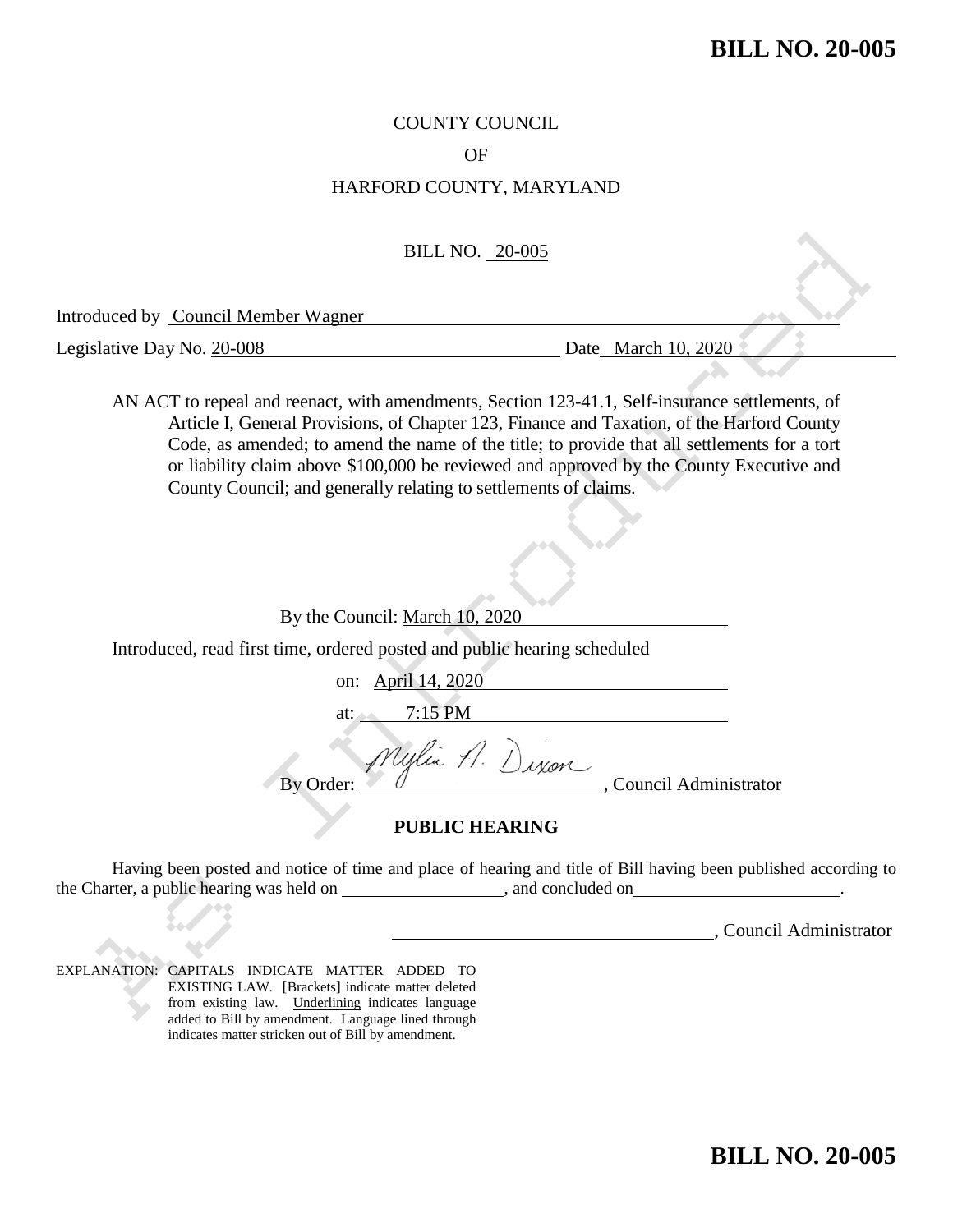|  |  |  |  |  |  | Section 1. Be It Enacted by the County Council of Harford County, Maryland that Section 123- |  |
|--|--|--|--|--|--|----------------------------------------------------------------------------------------------|--|
|--|--|--|--|--|--|----------------------------------------------------------------------------------------------|--|

41.1, Self-insurance settlements, of Article I, General Provisions, of Chapter 123, Finance and

Taxation, of the Harford County Code, as amended, be, and it is hereby, repealed and reenacted,

- with amendments, all to read as follows:
- **CHAPTER 123. Finance and Taxation**

### **Article I. General Provisions**

**§ 123-41.1. [Self-insurance] CLAIM Settlements**

ANY PAYMENT OR [Settlement] SETTLEMENT ASSOCIATED WITH ANY TORT OR

LIABILITY [of any] claim [that requires payment from the county's self-insurance fund] BY

THE COUNTY shall be reviewed and approved in the following manner:

A. If a settlement is for \$100,000 or less, the County Executive shall review and approve;

and

 B. If a settlement is for over \$100,000, the County Executive and the County Council shall review and approve.

 C. Neither the County Council nor a Council member shall disclose in public session or at any other time any information related to the settlement of a claim unless the information is part of a public record.

 D. County Council members shall review the settlement of a claim as specified under Subsection B of this section by meeting with representatives of the County Law Department 20 individually or in groups of no more than 3 members. The County Council shall approve a

settlement only by a motion made by a member of the Council in public session and the motion

for approval shall not disclose any information related to the settlement amount.

Section 2. And Be It Further Enacted that this Act shall take effect 60 calendar days from the

date it becomes law.